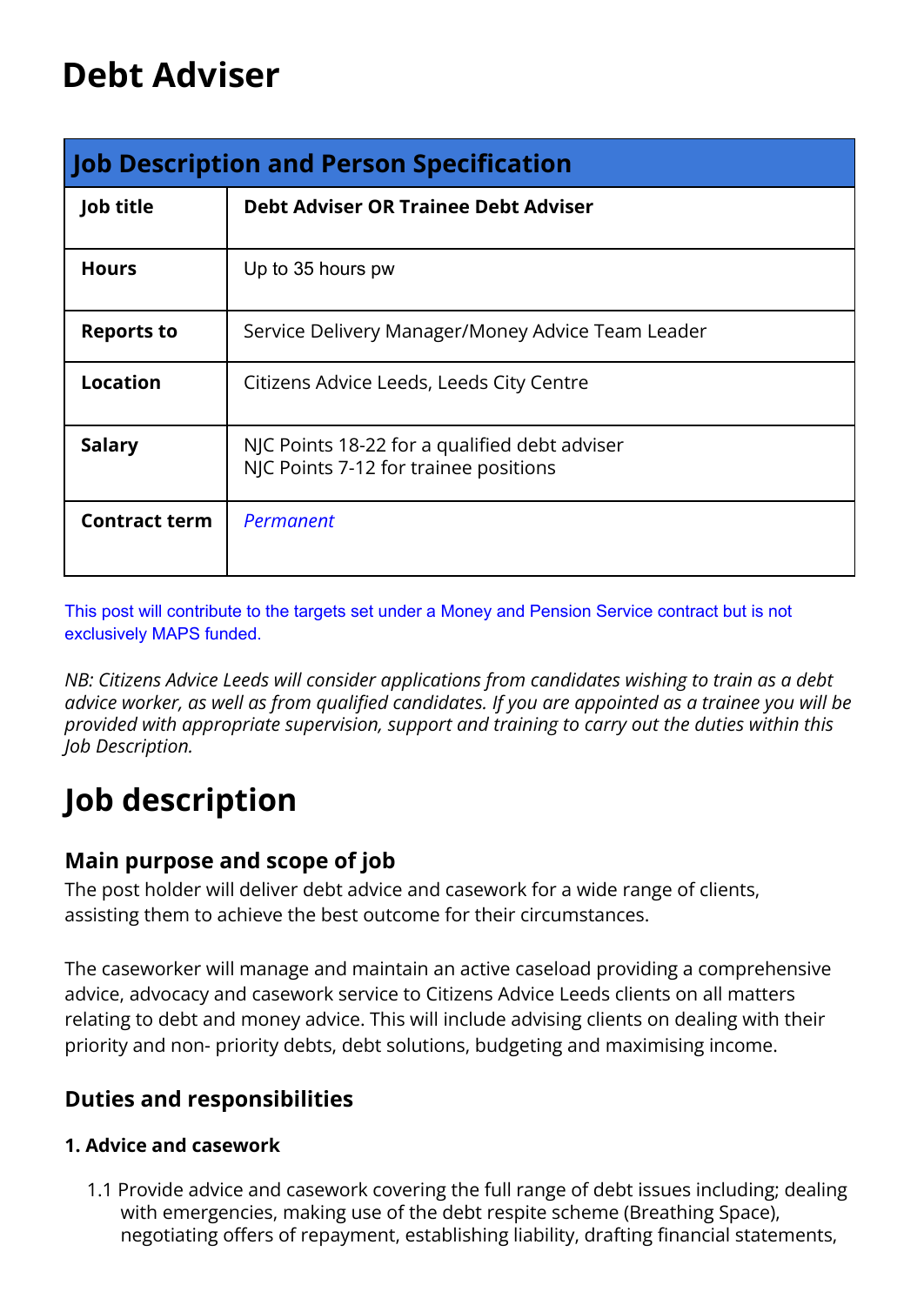challenging creditors and providing budgeting advice.

- 1.2 Act for the client where necessary and communicate with third parties to progress a case.
- 1.3 Advise and assist clients with debt solutions, including offers of repayment, Debt Relief Orders and bankruptcy.
- 1.4 Ensure income maximisation through the take up of appropriate benefits/credits, and advise on ways to mitigate the rising cost of living.
- 1.5 Assist clients with other related problems where they are an integral part of their case, and refer to other in-house advisers or specialist agencies as appropriate.
- 1.6 Deliver advice through a variety of channels including face to face (drop in and appointments), telephone or digital channels.
- 1.7 Ensure advice is provided in accordance with contractual requirements and cases are recorded accurately and in a timely manner.
- 1.8 Ensure that individual targets are met in order to contribute to team targets.
- 1.9 Provide quality advice to clients, ensuring that all advice and casework conforms to the Citizens Advice Quality of Advice and Money and Pensions Service requirements and follows organisational procedures.
- 1.10 Provide additional cover for sessions in cases of staff absence.

#### **2. Research and Campaigns**

- 2.1 Assist with research and campaigns work by providing information about clients' circumstances through the appropriate channel.
- 2.2 Maintain professional relationships with local agencies to further good quality advice, research and campaigns work.
- 2.3 Alert other staff to local and national issues.

### **3. Professional Development**

- 3.1 Keep up to date with relevant legislation, case law, policies and procedures.
- 3.2 Share information and best practice with colleagues to improve the quality of advice.
- 3.3 Attend specific debt training and any other appropriate training, e.g. benefits, housing
- 3.4 Attend relevant internal and external meetings as agreed with the line manager.
- 3.5 Participate in organisational initiatives to develop and improve services.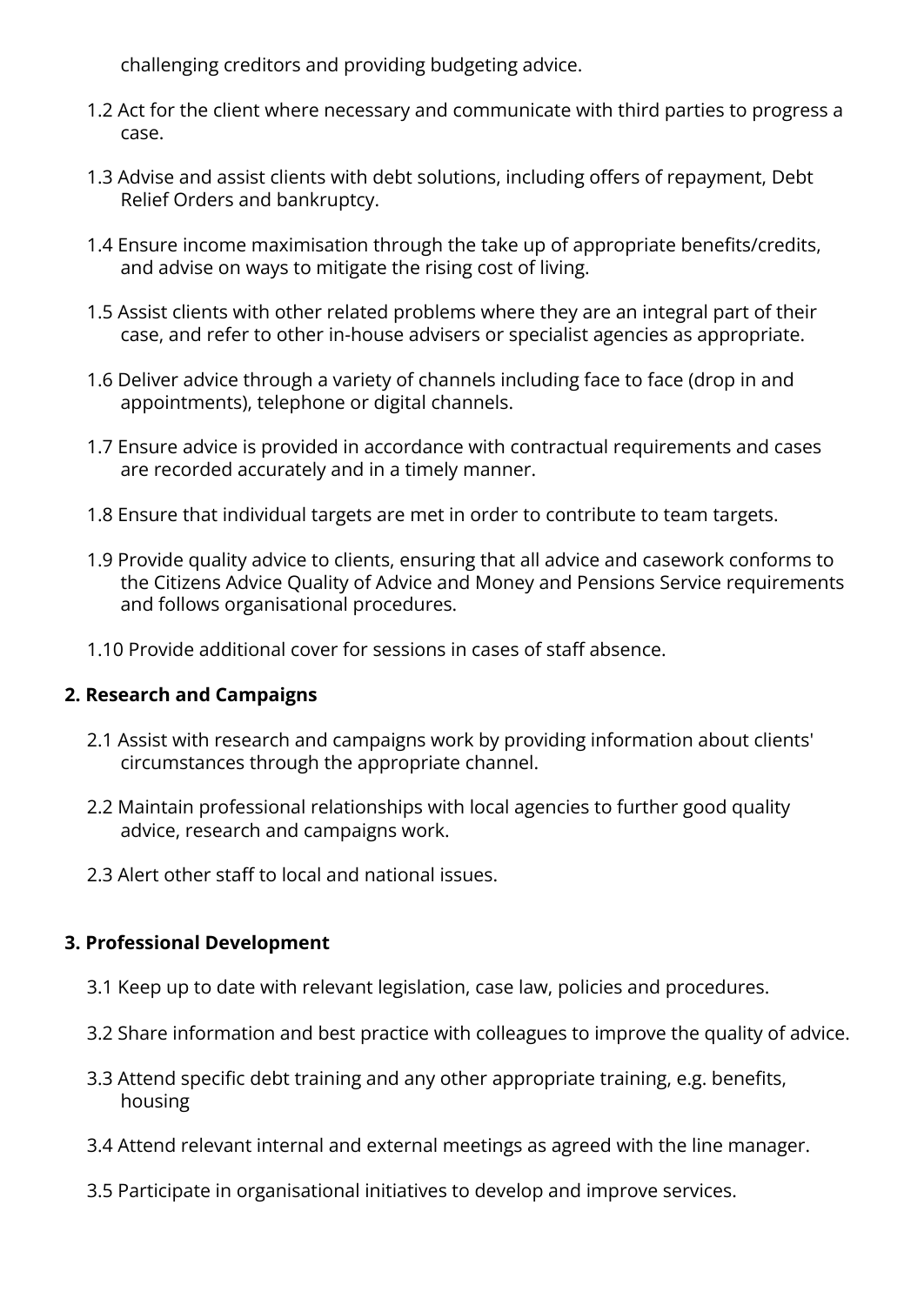- 3.6 Identify own training needs and agree with the line manager training and development activities to be undertaken.
- 3.7 Prepare for and attend supervision sessions.

#### **4. Other duties and responsibilities**

- 4.1 Contribute to monitoring and evaluation of the service.
- 4.2 Use IT for case recording, document production, statistical recording and other information required for reports on the service.
- 4.3 Present a professional appearance, help maintain an orderly working environment and act at all times to uphold the good reputation of Citizens Advice Leeds.
- 4.4 Promote the aims and principles of the Citizens Advice service.
- 4.5 Abide by and assist in the implementation of organisational policies and procedures including Health and Safety, IT, information assurance, and equalities and diversity policies.
- 4.6 Carry out any other tasks that may be within the scope of the post to ensure the effective delivery and development of the service.

| <b>Person specification</b>                                                                                                               | <b>Trainee</b>   | <b>Qualified</b> |                  |
|-------------------------------------------------------------------------------------------------------------------------------------------|------------------|------------------|------------------|
|                                                                                                                                           | <b>Essential</b> | <b>Essential</b> | <b>Desirable</b> |
| 1. Recent experience in providing debt advice, working to<br><b>Advice Quality Standards.</b>                                             |                  |                  |                  |
| 2. Thorough knowledge of advice subjects at generalist<br>level, including welfare benefits and housing.                                  |                  | V                |                  |
| 3. Thorough knowledge of the debt advice process and<br>experience of advising clients on a full range of debt<br>solutions.              |                  | V                |                  |
| 4. Certificate in Generalist Advice Work, or equivalent<br>qualification, or equivalent level of experience and skills<br>in advice work. |                  |                  |                  |
| 5. Experience of managing a busy caseload and taking<br>action on behalf of clients.                                                      |                  | V                |                  |
| 6. Evidence of MaPS accreditation - to court representation<br>level                                                                      |                  | V                |                  |
| 7. DRO Approved Intermediary                                                                                                              |                  |                  | V                |